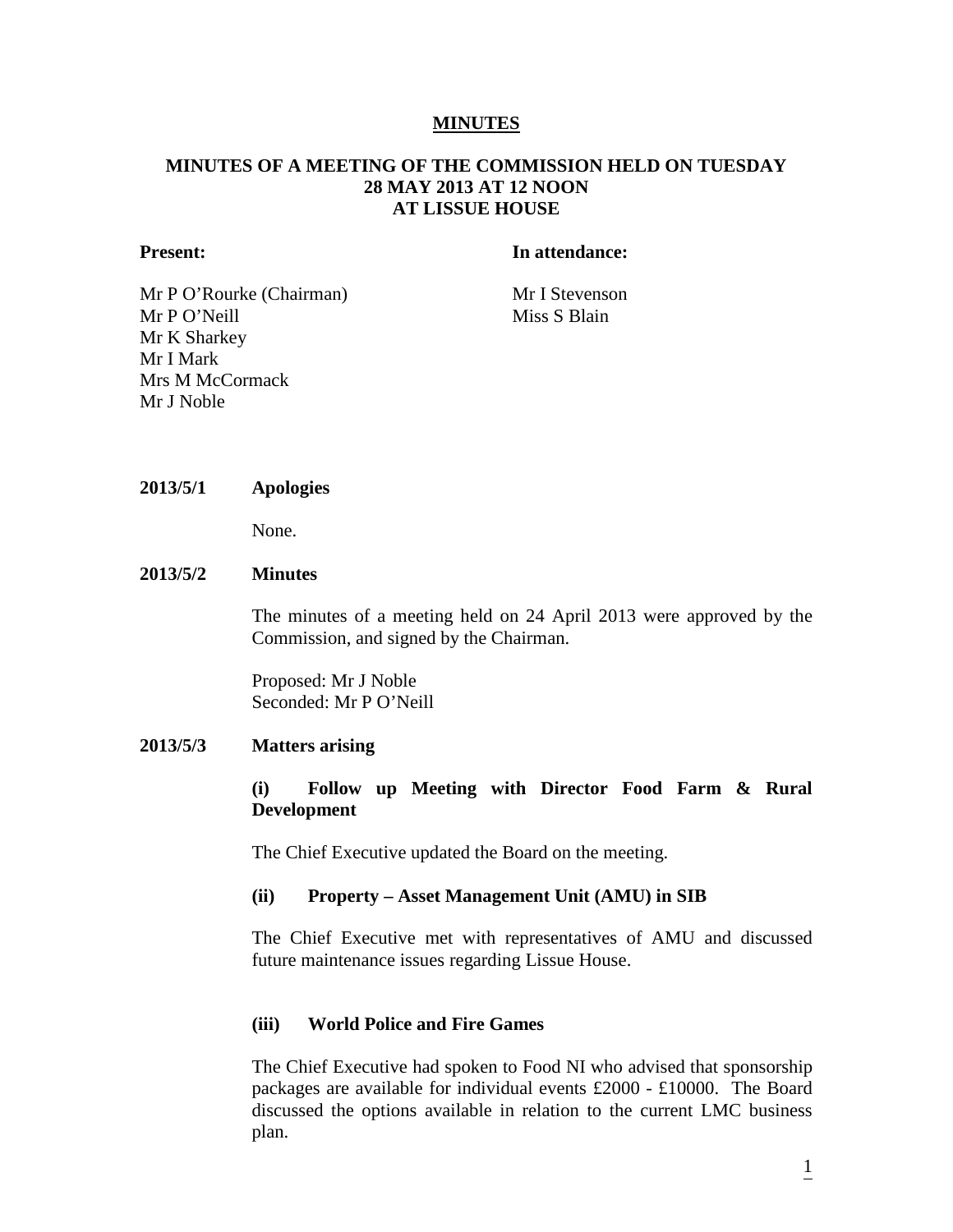**Action Point:** The Board agreed not to provide sponsorship. The Chief Executive will inform Food NI.

# **(iv) Invest NI**

The Chief Executive had sent the agreed LMC response to Invest NI.

**Action Point:** The Chief Executive will seek to arrange a meeting with Acting Director Mr P McArdle, following the retirement of Mr M Mawhinney.

# **(v) Governance Statement**

The Chief Executive reported that he had not received any comments from Board Members

# **(vi) GB/NI Price Differential Project**

The Chief Executive advised that a draft report had been received. The Steering Group will meet on 29 May 2013 to discuss the draft report and provide feedback to Oxford Economics.*Withheld Commercially Sensitive.*

### **(vii) Balmoral Show**

The Chief Executive advised the Board that the Balmoral Show had been a very positive event for LMC. The Chairman congratulated all staff who contributed to the success of the high profile LMC stand.

### **2013/5/4 Chairman's Report**

The Chairman reported on meetings he had attended since the last Board Meeting.

### **(i) Meeting with the DARD Minister**

The Chairman reported that the meeting with the DARD Minister had been very positive. All items on the agenda had been discussed.

### **(ii) Recruitment of Board Member**

The Chairman advised the Board the recruitment of the new Board Member was due to start on 8 August 2013 and should be completed by 12 December 2013.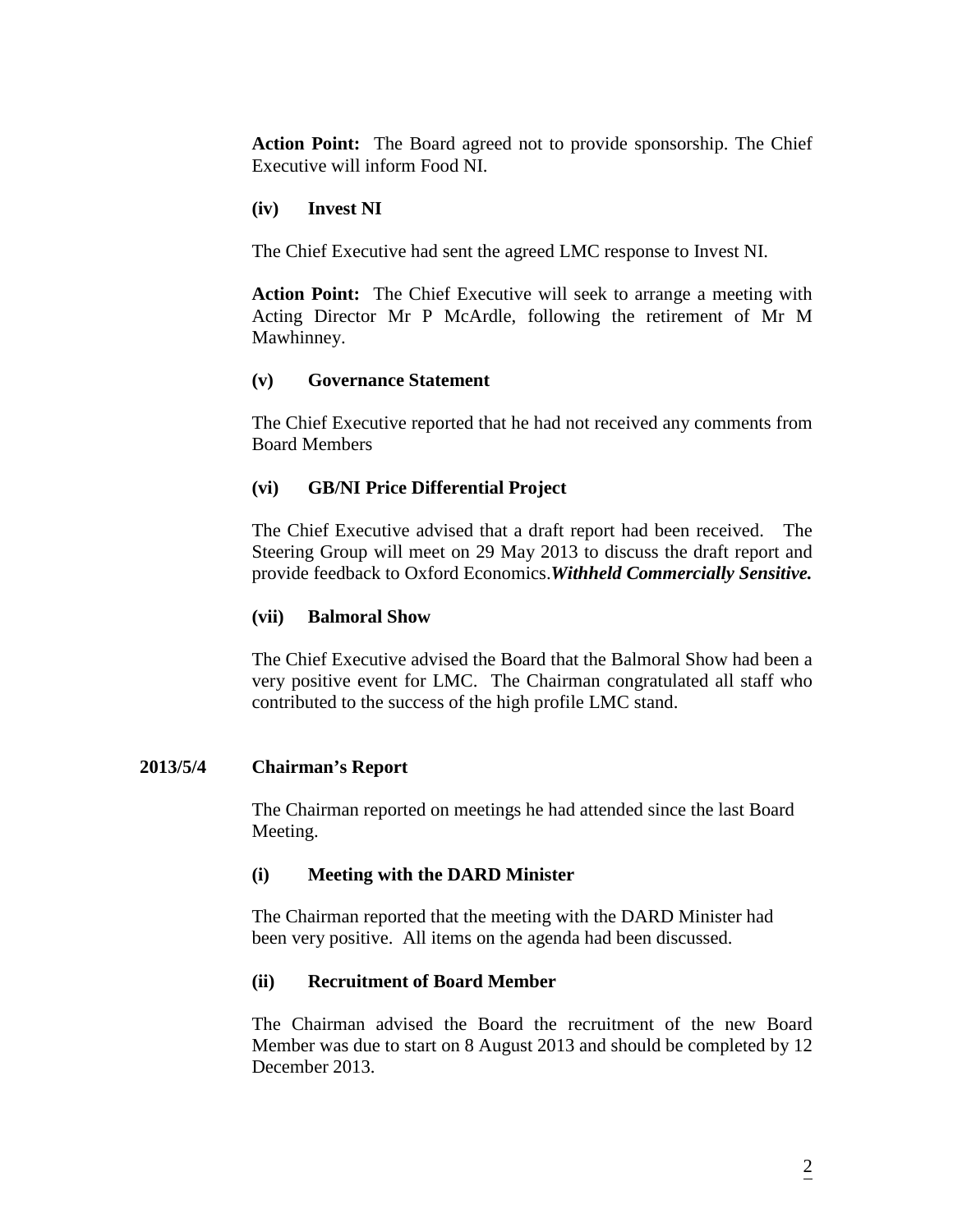### **(iii) Annual Appraisal of Chief Executive**

The Chairman reported that he had completed the annual appraisal of the Chief Executive, reviewing the previous year and setting objectives for the year going forward.

# **2013/5/5 Chief Executive's Report**

*Withheld Commercially Sensitive.*

# **2013/5/6 LMC Audit Committee**

The Audit Committee Chairman gave a verbal update of the meeting held on  $28^{th}$  May 2013.

NIAO had been complimentary on the accounts preparation and indicated that a clean audit opinion was being recommended to the C&AG. A number of issues had been discussed which may be included in the RTTCWG. The Audit committee was content with the issues raised.

The Annual Audit Committee Report was circulated to the Board.

**Action Point:** The report was approved by the Board. Proposed: Mr K Sharkey Seconded: Mr I Mark

The Chairman complemented Mr J Noble on his work as Chair of the Audit Committee.

#### **2013/5/7 Draft Annual Report and Accounts**

The Draft Annual Report and Accounts was approved by the Board, subject to a minor amendment as recommended by the Audit Committee.

Proposed: Mr I Mark Seconded: Mr P O'Neill

#### **2013/5/8 Summary Management Accounts for the year ended 31 March 2013**

The Chief Executive highlighted the key figures in the management accounts. The Board welcomed the satisfactory results for the year.

#### **2013/5/9 Policies/Procedures for Review/Approval**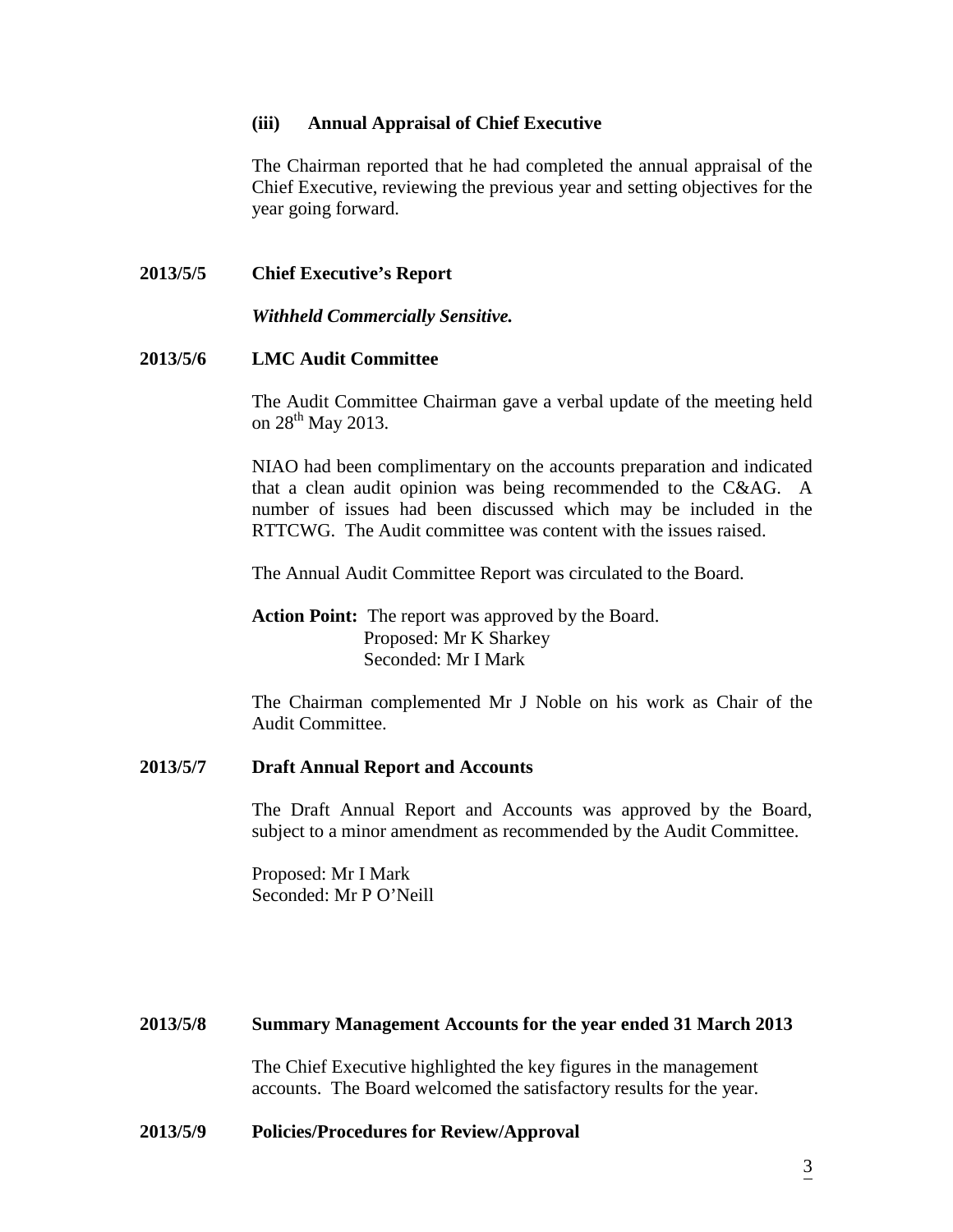The following policies and procedures were circulated to the Board for approval.

### *(i) LMC Board Code of Practice*

Proposed: Mr J Noble Seconded: Mrs M McCormack

# *(ii) LMC Anti-Fraud Policy*

Proposed: Mr P O'Neill Seconded: Mr I Mark

*(iii) LMC Staff Code of Conduct*

Proposed: Mr K Sharkey Seconded: Mrs M McCormack

**Action Point:** The approved policies will be cascaded to employees via the Corporate Governance Officer.

# **2013/5/10 Agri-Food Strategy Board Report**

The Chief Executive outlined the main recommendations contained in the report. The next step will be for DEL, DETI and DARD to put in their response to the report.

LMC also needs to analyse the AFSB report and highlight the important issues. The Board discussed if there were areas in the report that LMC could drive/lead or if LMC was already doing some of it?

Mrs C McMaster (DARD) had indicated to the Chief Executive that she would welcome a joint DARD/LMC event in September 2013, with LMC in the lead role, to promote the red meat industry in wake of horsemeat scandal. The Board felt this sort of initiative would fit well within LMC activities/role.

**Action Point:** The Board requested that the Chief Executive consider LMC's response to the AFSB Report and also DARD's request.

### **2013/5/11 Any Other Business**

*Post –FQAS Advertising Campaign*